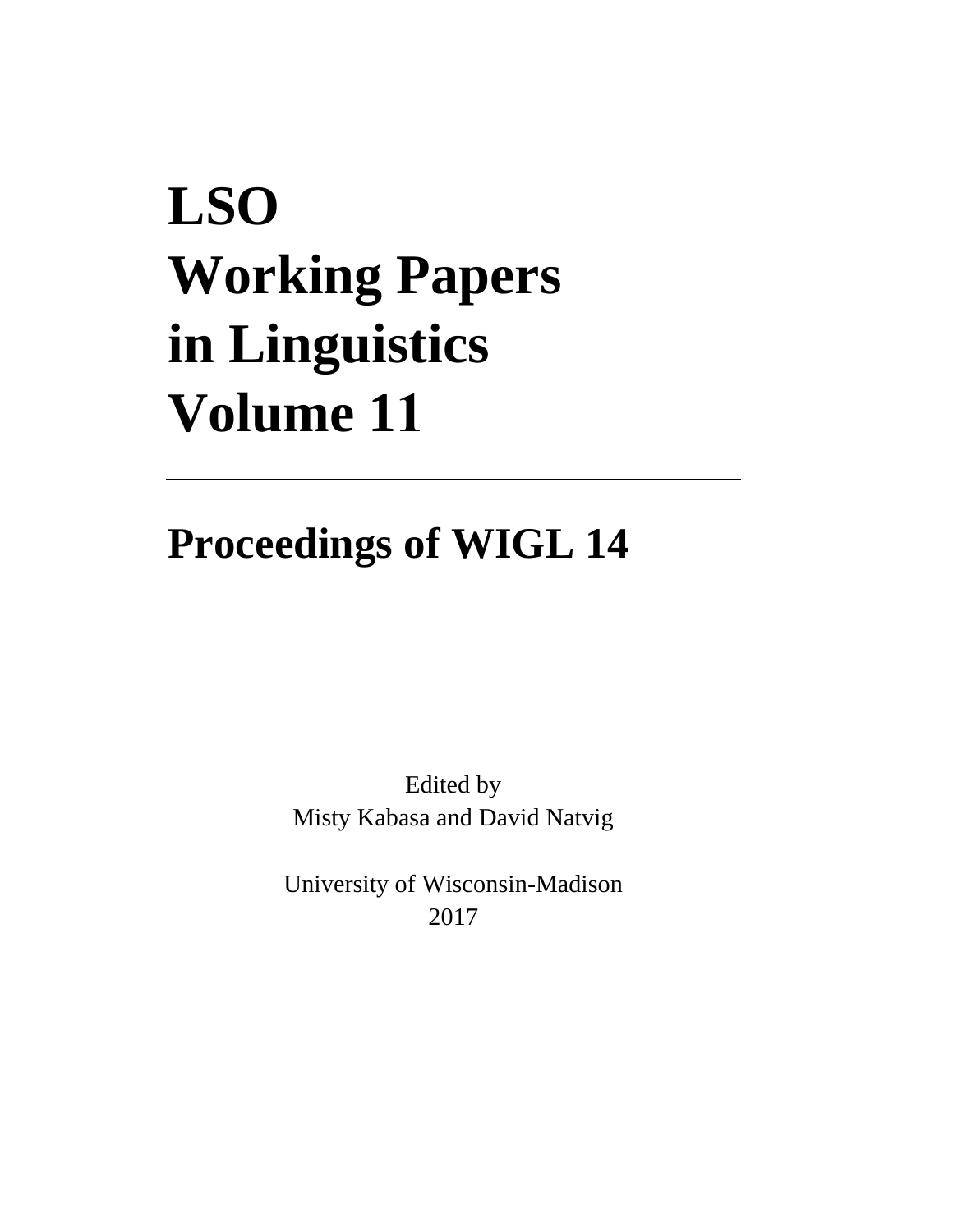Linguistics Student Organization (LSO) Department of Linguistics University of Madison-Wisconsin 1168 Van Hise Hall 1220 Linden Drive Madison, WI 53706 <http://ling.wisc.edu/?q=node/18>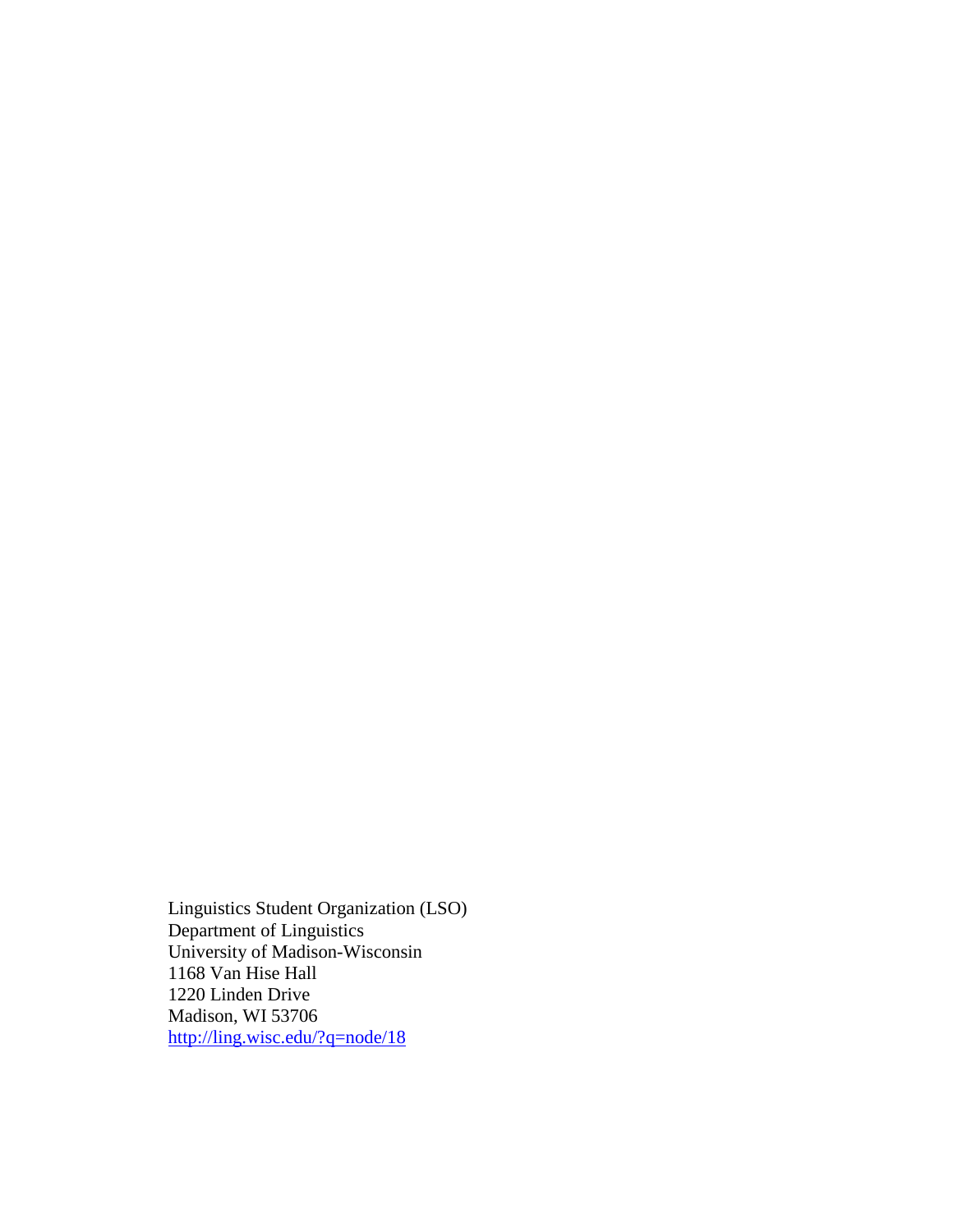## **LSO Working Papers in Linguistics Volume 11**

**Proceedings of WIGL 14 April 1-2, 2017**

Department of Linguistics University of Wisconsin-Madison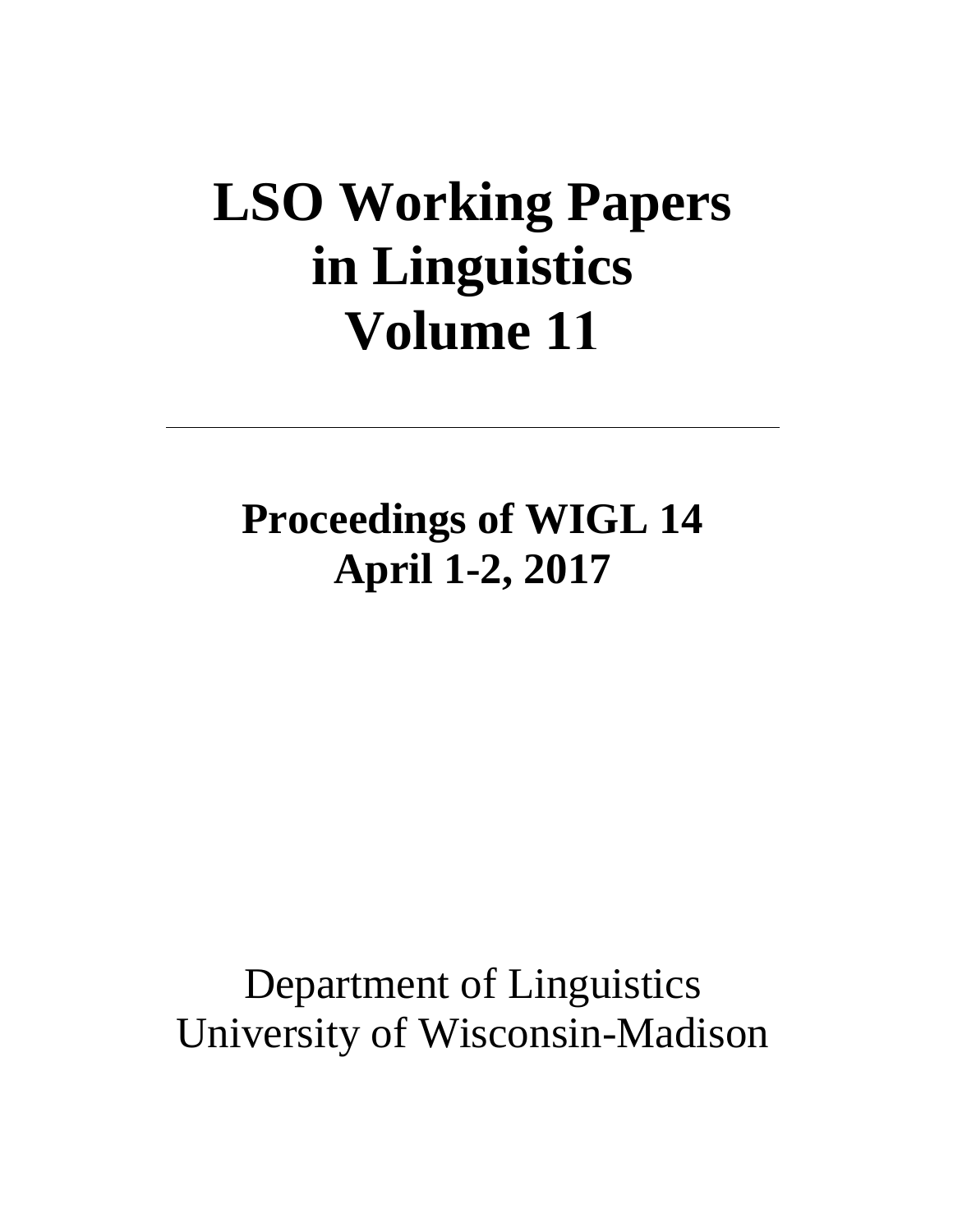The fourteenth annual Workshop in General Linguistics (WIGL) was held on April 1-2, 2017 at the University of Wisconsin-Madison. The Linguistics Student Organization hosted the workshop with help from many wonderful students and a few kind professors. We had two days of talks by scholars from all over the country, and a memorable talk from invited speaker Grant Armstrong, entitled "To be NP' or 'not to be NP': what can and cannot be a nominal predicate in Yucatec Maya."

This year, WIGL 14 presenters could optionally submit their papers for inclusion in *LSO Working Papers in Linguistics.* This volume features these submissions. For a full list of presenters and talks from WIGL 14, please visit our webpage.

<http://ling.wisc.edu/?q=node/18>

Misty Kabasa Madison, Wisconsin June 2017